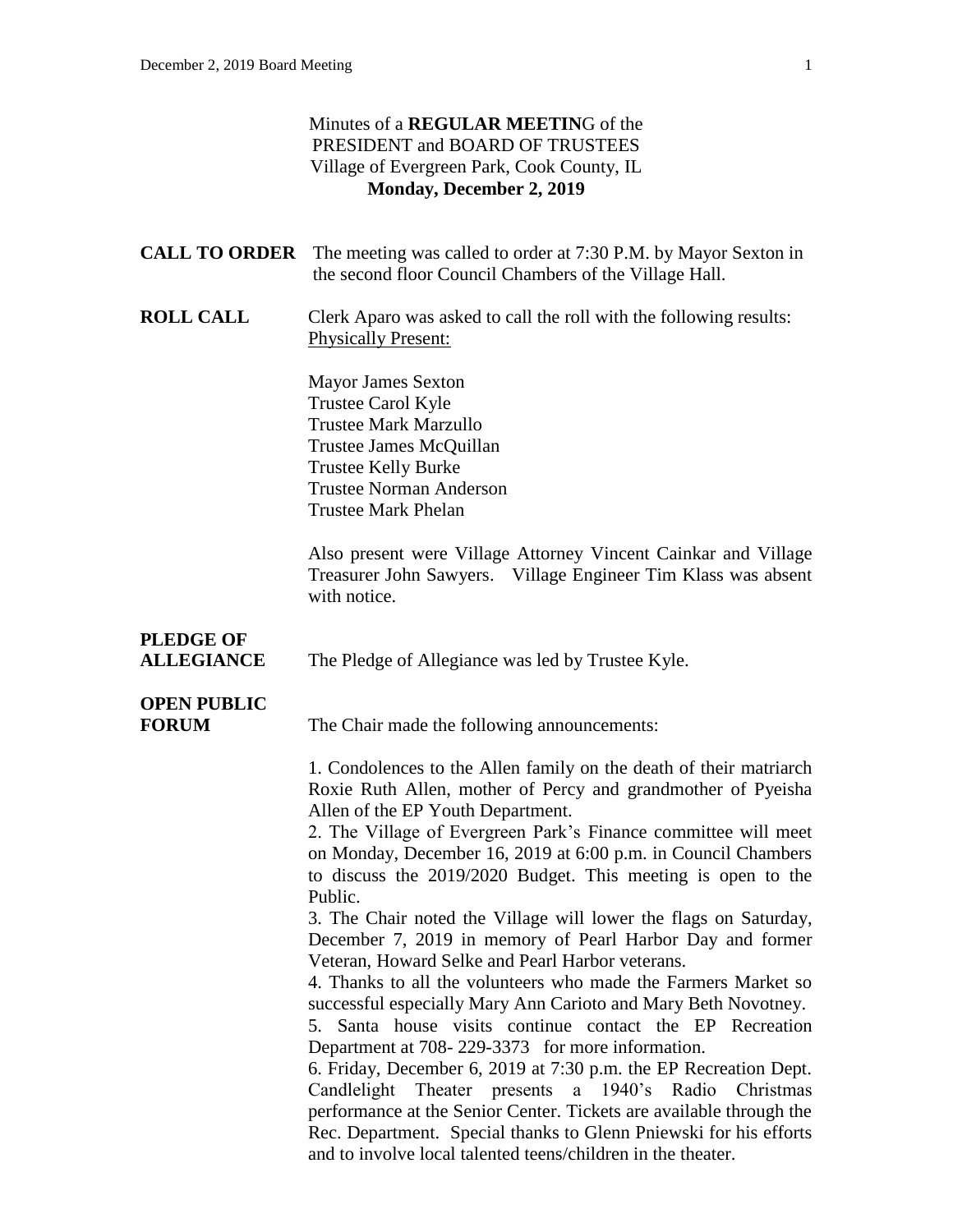7. Saturday, December 7, 2019 the Dickens Christmas Fest is at  $97<sup>th</sup>$  & Homan form 2-7 p.m. with the Village Tree Lighting to follow at 6:00 p.m.

8. Commissioner Dan Patlak will hold a tax property assessment appeals seminar at Worth Township on Monday, December 9, 2019 at 6:00 p.m. The seminar will include a presentation explaining the Appeal procedure and educate tax payers on how to file a successful appeal. The appeal deadline for Worth Township is Tuesday, December 17, 2019.

9. Wednesday, December 11, 2019 the Chamber will host their annual luncheon at St. Xavier University at noon. Contact the Chamber for tickets.

10. The Village will host the annual Christmas concert with Rich Daniels and the City Lights Orchestra at Holy Redeemer Church on Sunday, December 15, 2019 at 7:00 p.m. Tickets are sold out for this performance.

11. Yard waste containers will be picked up through Thursday, December 12, 2019 weather permitting. Please dispose of leaves and garden waste in the green yard containers. Only excess leaves should be raked to the curb or placed in brown paper bags.

12. The Village Hall will be open from 9:00 a.m. to Noon on Tuesday, Christmas Eve, December 24, 2019 and closed all day on Wednesday, Christmas Day, December 25, 2019 normal hours 9-5 on Thursday December 26, 2019. Refuse pick up will be delayed one day.

**OPEN PUBLIC AUDIENCE** NONE.

## **REGULAR**

**AGENDA** Motion by Trustee Phelan second by Trustee Kyle to waive the reading of the minutes of the November 18, 2019 Regular Meeting of the President and Board of Trustees and approved as presented was passed by unanimous voice vote and so ordered by the Chair.

### **RESOLUTION**

**NO. 3-2019** Motion by Trustee McQuillan second by Trustee Marzullo, to approve **Resolution NO. 3-2020** with expenditures of the General Corporate Fund of \$ 503,797.90 and the Water Management Fund in the amount of \$ 38,768.54 and the Capital Improvement Fund, \$ 3,080.00 and the Street Bond Fund, \$ 12,250.00 for a total of \$557,896.44. Upon roll call, voting YES: Trustees Kyle, Marzullo, McQuillan, Burke, Anderson and Phelan; voting NO: NONE. The motion was passed and so ordered by the Chair.

## **VILLAGE TREASURER**

**REPORT** Motion by Trustee Phelan second by Trustee Anderson to approve the Village Treasurer's report for year ending **October 31, 2019** fiscal year end with totals of \$ 6,508,936.96 in the General Fund and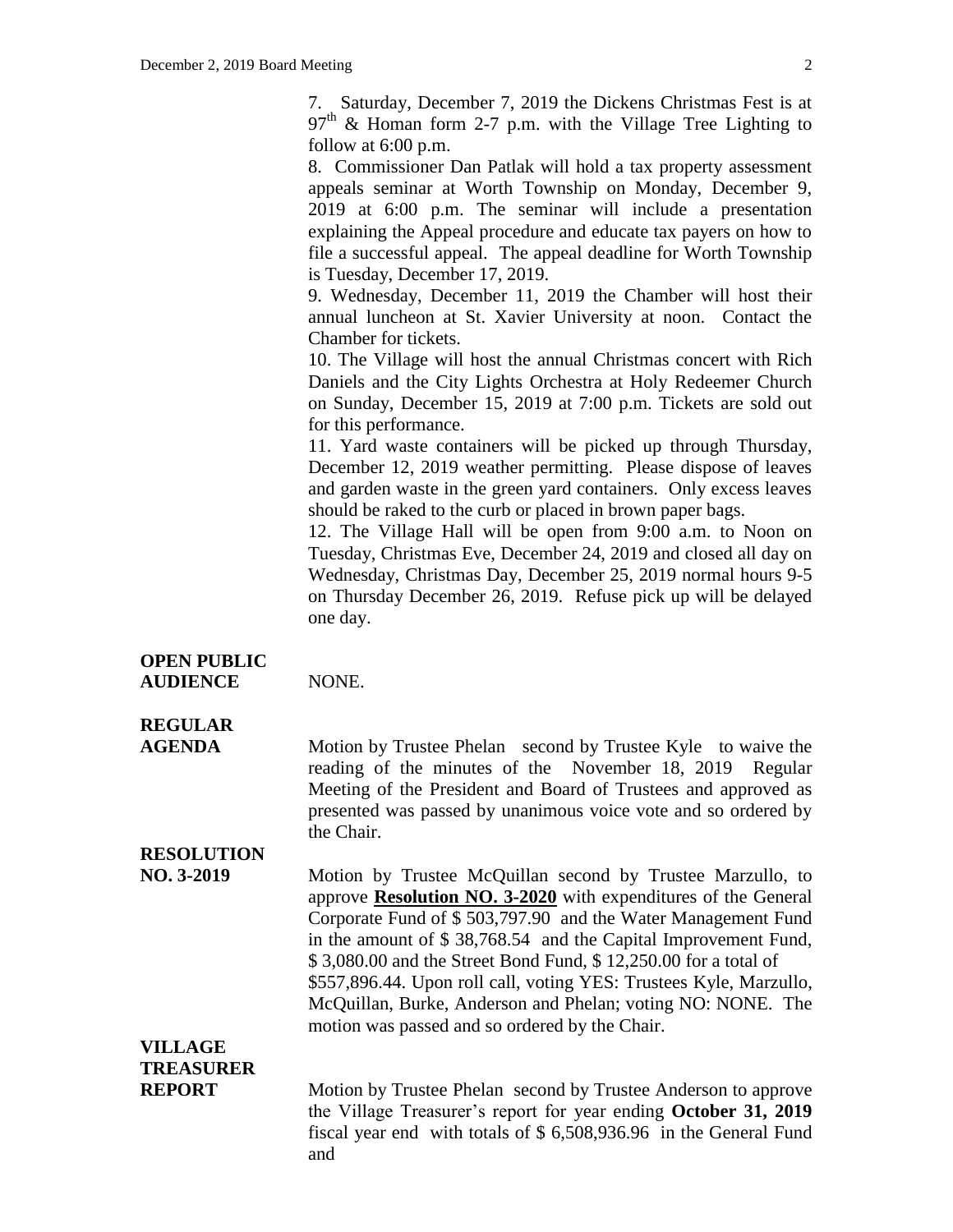\$ 4,415,735.51 in the Sewer and Water Fund. The motion was passed by unanimous voice vote and so ordered by the Chair.

# **BUSINESS**

**LICENSE** Motion by Trustee Marzullo second by Trustee Kyle to approve the business regulation certificate for **Christ Centered Church of Chicago** located at 2823-2825 W.  $87<sup>th</sup>$  Street to operate a non – profit counseling office for workshops for natural/spiritual wellness. Upon roll call voting YES: Trustees Marzullo, McQuillan, Burke, Anderson, Phelan and Kyle; voting NO: None. The motion was passed and so ordered by the Chair.

> Motion by Trustee Marzullo second by Trustee McQuillan to approve the business regulation certificate for **DALE'S BARBER SHOP** located at 3572 W. 95<sup>th</sup> Street to operate a barber shop. The Chair related a humorous story about Dales' Father who was his barber for many years and had his shop on Kedzie Avenue. The Chair welcomed Dale Jr. to Evergreen Park. Upon roll call voting YES: Trustees McQuillan, Burke, Anderson, Phelan, Kyle and Marzullo; voting NO: None. The motion was passed and so ordered by the Chair.

> Motion by Trustee Marzullo second by Trustee Kyle to approve the business regulation certificate for **SNIPE'S** located at 9518 S. Western Avenue to operate retail sales of footwear and apparel. Upon roll call voting YES: Trustees Burke, Anderson, Phelan, Kyle, Marzullo and McQuillan; voting NO: None. The motion was passed and so ordered by the Chair.

# **ORDINANCE**

**NO. 30-2019** Motion by Trustee Anderson second by Trustee Kyle to approve **ORDINANCE NO. 30-2019, "AN ORDINANCE LEVYING TAXES FOR LIBRARY PURPOSES FOR THE FISCAL YEAR BEGINNING JANUARY 1, 2019 AND ENDING DECEMBER 31, 2019 FOR THE EVERGREEN PARK PUBLIC LIBRARY, COOK COUNTY ILLINOIS."** The Chair noted the amount is \$1,236,400 for the library levy.Upon

roll call voting YES: Trustees Anderson, Phelan, Kyle, Marzullo, McQuillan and Burke; voting NO: None. The motion was passed and so ordered by the Chair.

#### **ORDINANCE**

**NO. 31-2019** Motion by Trustee Phelan second by Trustee Burke to approve **ORDINANCE NO. 31-2019, "AN ORDINANCE LEVING TAXES FOR GENERAL CORPORATE PURPOSES FOR THE FISCAL YEAR BEGINNING NOVEMBER 1, 2018 AND ENDING OCTOBER, 2019, FOR THE VILLAGE OF EVERGREEN PARK, COOK COUNTY, ILLINOIS.** The Chair noted the amount of the levy is \$ 6,529,308. Upon roll call voting YES: Trustees Phelan, Kyle, Marzullo, McQuillan, Burke, and Anderson; voting NO: None. The motion was passed and so ordered by the Chair.